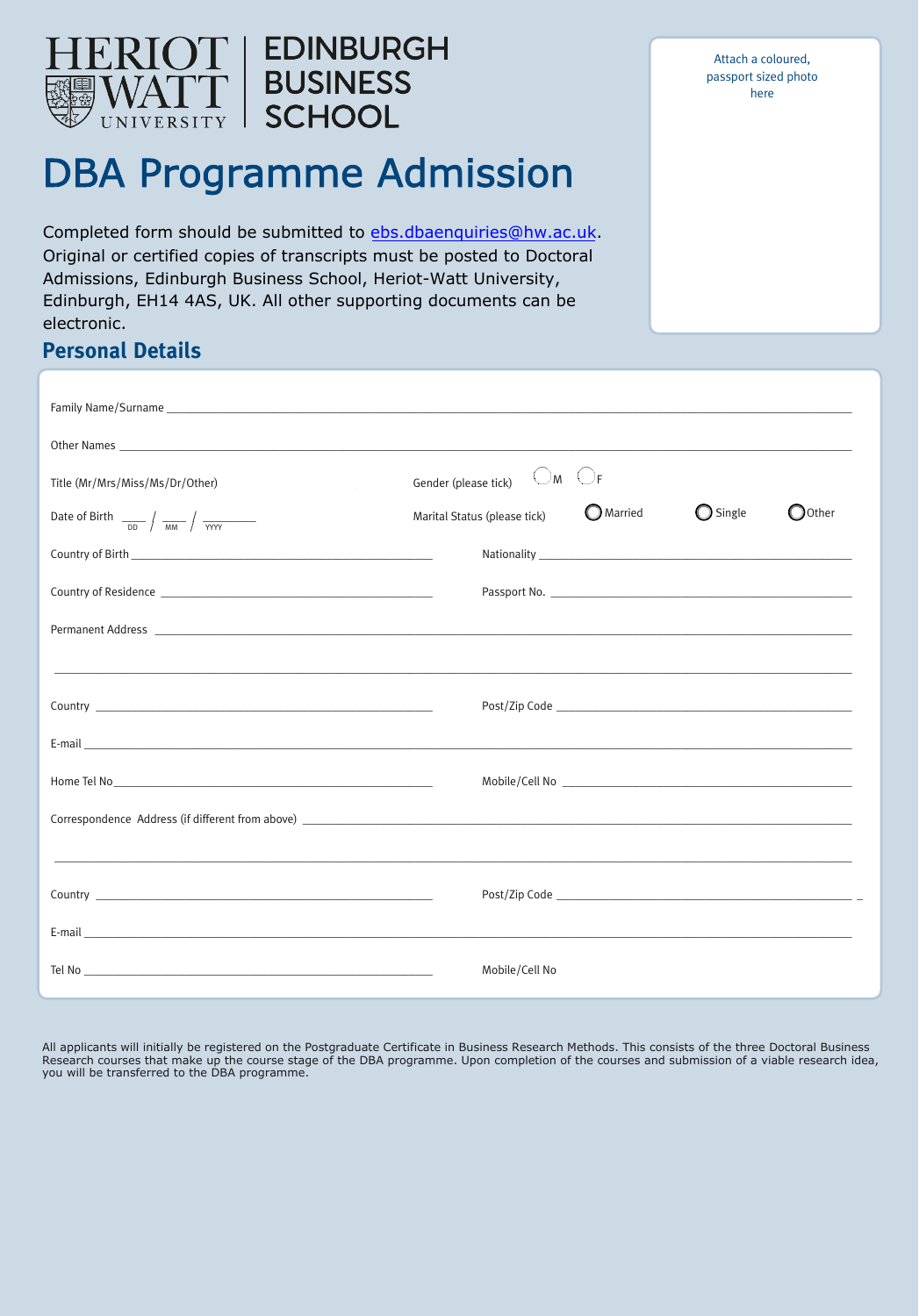### **Academic and Professional Qualifications**

Please ensure that you submit a *certified* colour copy of your Masters degree certificate and transcript of subjects studied and grades obtained (for all years of study), translated into English where appropriate, to the address on the front of the form. Alternatively we can accept a copy of your transcript sent direct from the institution who awarded you the degree to ourselves, either by post or email.

|  | <b>Most Recent/Current Academic Qualifications</b> |  |  |
|--|----------------------------------------------------|--|--|
|  |                                                    |  |  |

| Name of University/College<br>(including country) | <b>Qualification obtained</b><br>e.g. MSc, BCom,<br>PG Diploma | Grade e.g. first,<br>second, pass,<br>distinction | <b>Main Subject Area</b>         |                                | Date of Award<br>(or Expected<br><b>Award Date)</b> |
|---------------------------------------------------|----------------------------------------------------------------|---------------------------------------------------|----------------------------------|--------------------------------|-----------------------------------------------------|
|                                                   |                                                                |                                                   |                                  |                                |                                                     |
|                                                   |                                                                |                                                   |                                  |                                |                                                     |
|                                                   |                                                                |                                                   |                                  |                                |                                                     |
|                                                   |                                                                |                                                   |                                  |                                |                                                     |
| Length of Course (years):                         | Dates of Attendance:                                           | From                                              | / YYYY<br><b>MM</b><br><b>DD</b> | To<br>MM / YYYY<br><b>DD</b>   |                                                     |
| Mode of Study (tick as appropriate):              | Full-Time $\mathbf C$                                          | Part-Time $\bigcup$                               |                                  | Distance Learning $\mathbb{C}$ |                                                     |

#### **Other Academic Qualifications Completed**

Please list any other relevant academic qualifications obtained from the age of 16 onwards.

| Name of University/College/School<br>(including country) | <b>Qualification obtained</b><br>e.g. degree, diploma,<br>school level | Grade e.g. first,<br>second, pass,<br>distinction | <b>Study Mode</b><br>Full-time, Part-time<br>or distance learning | Date of Award<br>(or Expected<br>Award Date) | Period of Study<br>month/year<br>to<br>month/year |
|----------------------------------------------------------|------------------------------------------------------------------------|---------------------------------------------------|-------------------------------------------------------------------|----------------------------------------------|---------------------------------------------------|
|                                                          |                                                                        |                                                   |                                                                   |                                              |                                                   |
|                                                          |                                                                        |                                                   |                                                                   |                                              |                                                   |
|                                                          |                                                                        |                                                   |                                                                   |                                              |                                                   |
|                                                          |                                                                        |                                                   |                                                                   |                                              |                                                   |
|                                                          |                                                                        |                                                   |                                                                   |                                              |                                                   |

#### **Professional Qualifications**

Please provide details of membership of any professional bodies or other qualifications.

| Name of Professional Body | <b>Classification of Membership</b><br>e.g. student, affiliate, fellow | <b>Entry Route</b><br>e.g. by examination, work experience,<br>prior learning | Date Admitted<br>(or Expected Date) |
|---------------------------|------------------------------------------------------------------------|-------------------------------------------------------------------------------|-------------------------------------|
|                           |                                                                        |                                                                               |                                     |
|                           |                                                                        |                                                                               |                                     |
|                           |                                                                        |                                                                               |                                     |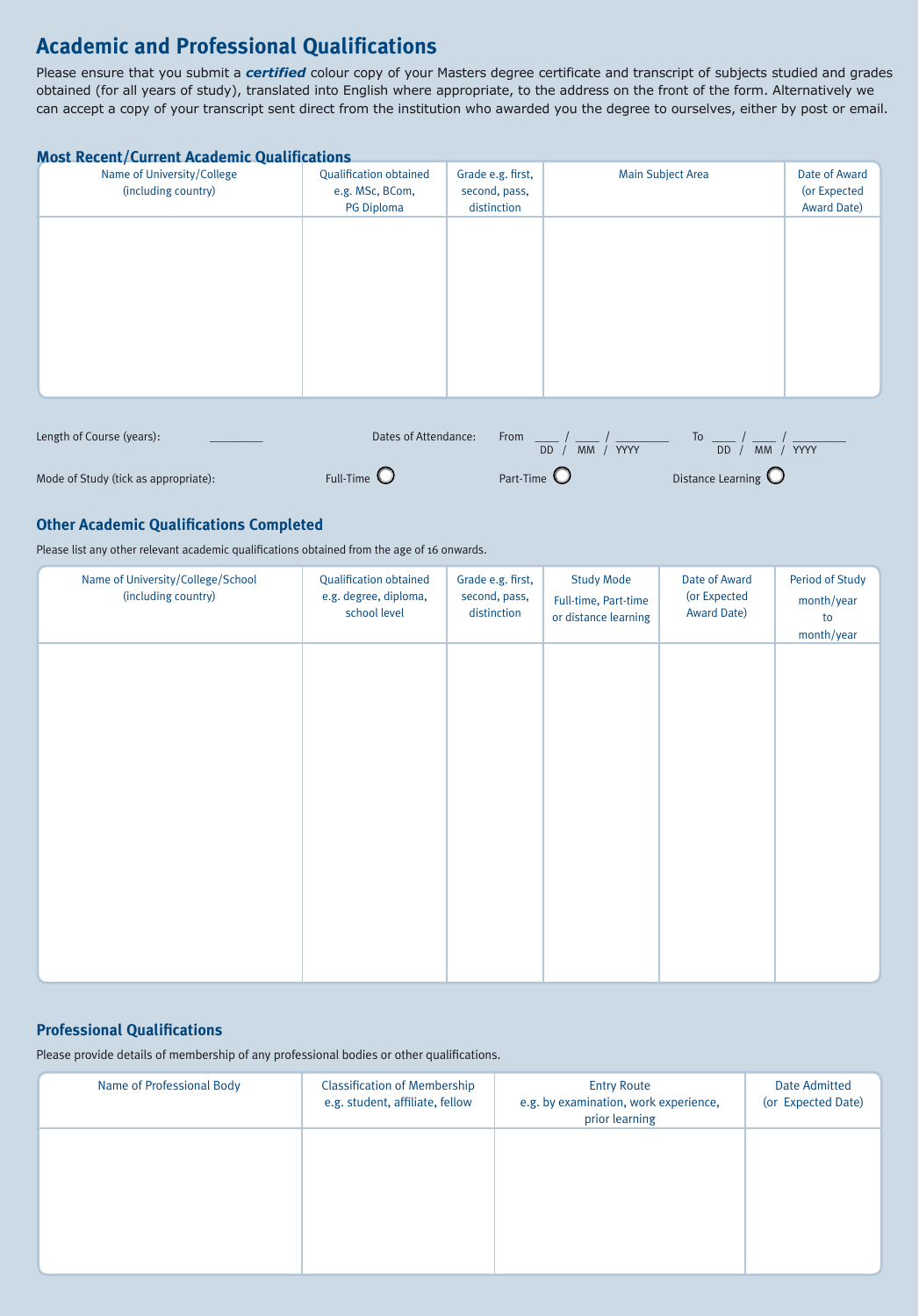# **Employment Information**

Please provide details of your current and previous employment and work experience. You may, **in addition to completing this section**, include a CV.

#### **Most Recent/Current Employment**

| Full-Time | Part-Time                                                                        | DD / MM / YYYY<br>DD / MM / YYYY |
|-----------|----------------------------------------------------------------------------------|----------------------------------|
|           | Describe the nature of the work undertaken and your main areas of responsibility |                                  |
|           |                                                                                  |                                  |
|           |                                                                                  |                                  |
|           |                                                                                  |                                  |
|           |                                                                                  |                                  |
|           |                                                                                  |                                  |
|           |                                                                                  |                                  |

\_\_\_\_\_\_\_\_\_\_\_\_\_\_\_\_\_\_\_\_\_\_\_\_\_\_\_\_\_\_\_\_\_\_\_\_\_\_\_\_\_\_\_\_\_\_\_\_\_\_\_\_\_\_\_\_\_\_\_\_\_\_\_\_\_\_\_\_\_\_\_\_\_\_\_\_\_\_\_\_\_\_\_\_\_\_\_\_\_\_\_\_\_\_\_\_\_\_\_\_\_\_\_\_\_\_\_\_\_\_\_\_\_\_\_\_\_\_\_\_\_\_\_\_\_\_\_\_\_\_\_\_\_\_\_

#### **Previous Employment**

| Name of Company | Dates of Employment | <b>Position Held</b> | $\mbox{{\sc Full/Part-Time}}$ |
|-----------------|---------------------|----------------------|-------------------------------|
|                 | mm/yy               | mm/yy                |                               |
|                 |                     |                      |                               |
|                 |                     |                      |                               |
|                 |                     |                      |                               |
|                 |                     |                      |                               |
|                 |                     |                      |                               |
|                 |                     |                      |                               |
|                 |                     |                      |                               |
|                 |                     |                      |                               |
|                 |                     |                      |                               |
|                 |                     |                      |                               |
|                 |                     |                      |                               |
|                 |                     |                      |                               |
|                 |                     |                      |                               |
|                 |                     |                      |                               |
|                 |                     |                      |                               |
|                 |                     |                      |                               |
|                 |                     |                      |                               |
|                 |                     |                      |                               |
|                 |                     |                      |                               |
|                 |                     |                      |                               |
|                 |                     |                      |                               |
|                 |                     |                      |                               |
|                 |                     |                      |                               |
|                 |                     |                      |                               |
|                 |                     |                      |                               |
|                 |                     |                      |                               |
|                 |                     |                      |                               |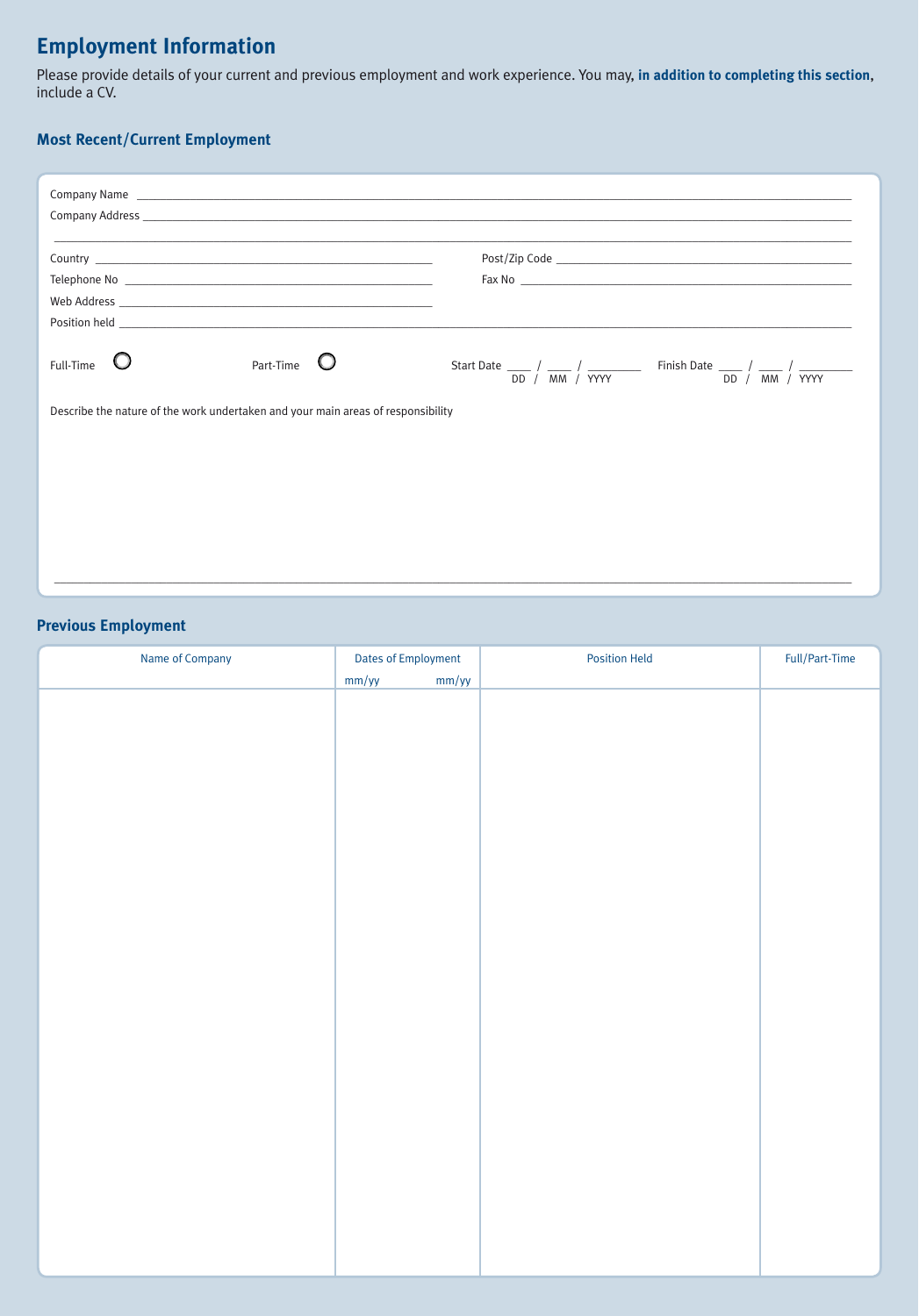### **English language**\*

An excellent command of the English language is required for entry to the programme. If English is not your first language and it is over two years since you studied in English for your Masters degree, you must provide further evidence in the form of an IELTS test or a letter from your employer confirming that English is the main language of communication at your place of work.

| Is English your first language?                                                               | Yes |  | No        |  |  |
|-----------------------------------------------------------------------------------------------|-----|--|-----------|--|--|
| If no, what is your first language?                                                           |     |  |           |  |  |
| Was English the language of instruction for your previous qualifications?                     | Yes |  | <b>No</b> |  |  |
| If yes, please indicate in the boxes below how many years you have spent studying in English. |     |  |           |  |  |
| At University<br>At School                                                                    |     |  | Other     |  |  |
| Please indicate the year in which you last studied in English.                                |     |  |           |  |  |

#### **English Language Tests**

Please give details of English language qualifications you have undertaken within the last two years and attach certified copies of your certificates/test results.

| $\frac{1}{\sqrt{2}}$<br>Date of test | Mark/grade obtained |  |
|--------------------------------------|---------------------|--|
|                                      |                     |  |
| Date of test<br>$\sqrt{2}$           | Mark/grade obtained |  |

 $*$  If it becomes apparent that your English language skills are not of sufficient standard, at any point prior to entering the supervised stage of the programme, you may be required to sit an English language test and obtain the requisite results before progressing.

**If you are unsure if you have the necessary language skills for doctoral level study you are strongly advised to take an IELTS exam .**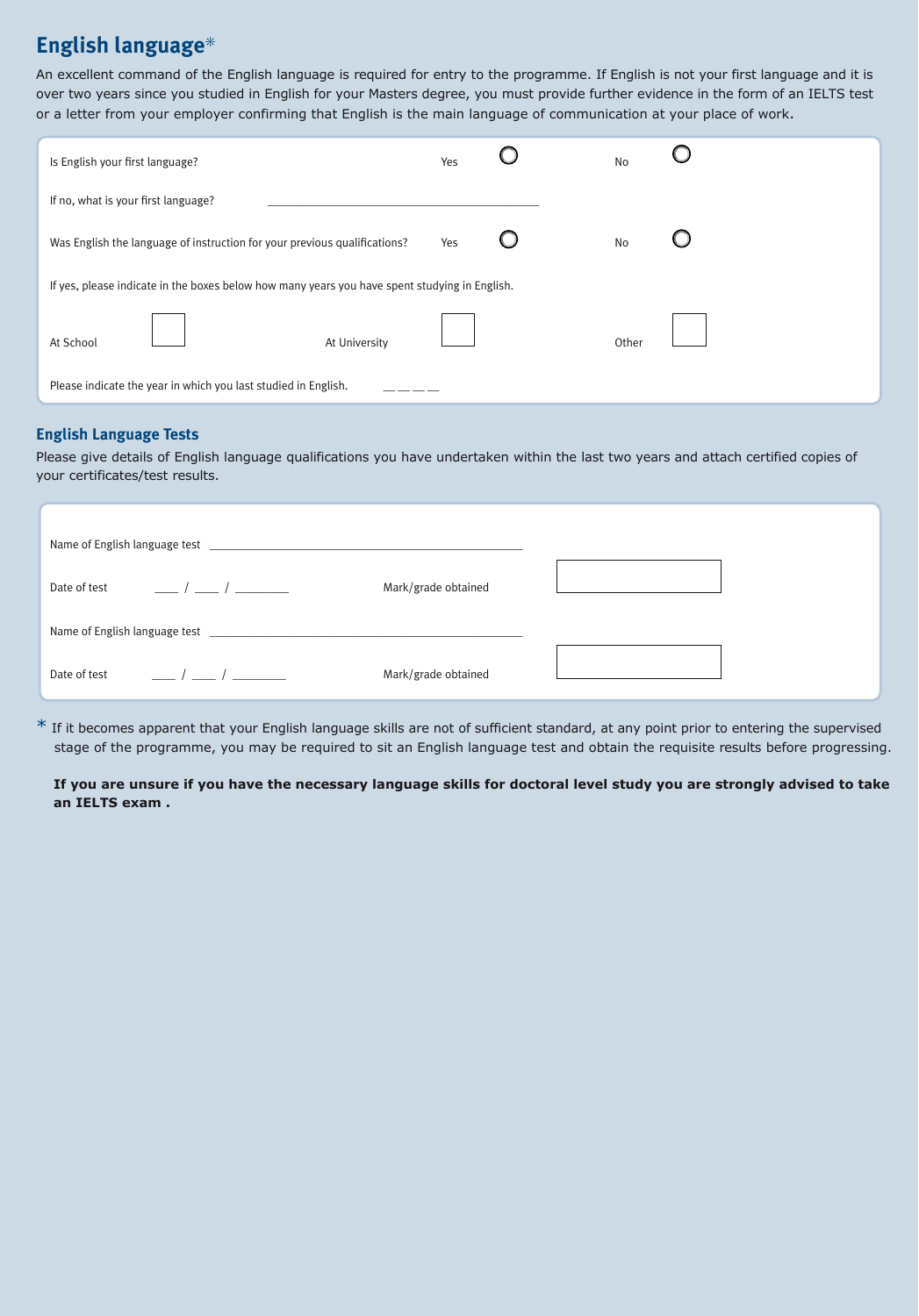## **Equal Opportunities Monitoring**

The University encourages applications from students from all cultural and ethnic backgrounds and as part of our Equal Opportunities Action Plan we are committed to finding out and understanding as much as possible about the ethnic make-up of our student body. This not only allows us to fulfil the requirements of the Race Relations (Amendment) Act 2000 but helps us to proactively address the individual needs of different ethnic or religious groups, and also promote good race relations across the whole institution. The information you provide here is crucial to this process. If however you do not wish to give this information please select "Do not wish to specify".

| Arab        |   | <b>Black African</b>          |   | White and Black African                                   |  |
|-------------|---|-------------------------------|---|-----------------------------------------------------------|--|
| Bangladeshi | O | Black/British Black Caribbean |   | Other Mixed Background                                    |  |
| Chinese     | O | <b>Black Other</b>            |   | Other Ethnic Background                                   |  |
| Indian      | O | White                         | O | Do not wish to specify                                    |  |
| Pakistani   | O | White and Asian               |   | Additional information can be detailed below if you wish: |  |
| Other Asian |   | White and Black Caribbean     |   |                                                           |  |
|             |   |                               |   |                                                           |  |

### **Disability/Medical Condition/Special Need**

The University welcomes students with disabilities and will try to meet your needs. The information you provide on the application form will help us to do this. If you have a disability, special need or medical condition please select the most appropriate option from the list. If you do not have a disability, special needs or a medical condition please enter "No Disability". If you do not wish to give information please select "Do not wish to specify".

| No Disability                     | Personal Care Support                                     |  |
|-----------------------------------|-----------------------------------------------------------|--|
| Autistic Spectrum Disorder        | <b>Specific Learning Difficulty</b>                       |  |
| <b>Blind/Partially Sighted</b>    | Wheelchair/Mobility Difficulties                          |  |
| Deaf/Hearing Impairment           | A Disability Not Listed                                   |  |
| Dyslexia                          | Do not wish to specify                                    |  |
| <b>Mental Health Difficulties</b> | Additional information can be detailed below if you wish: |  |
| <b>Multiple Disabilities</b>      |                                                           |  |
|                                   |                                                           |  |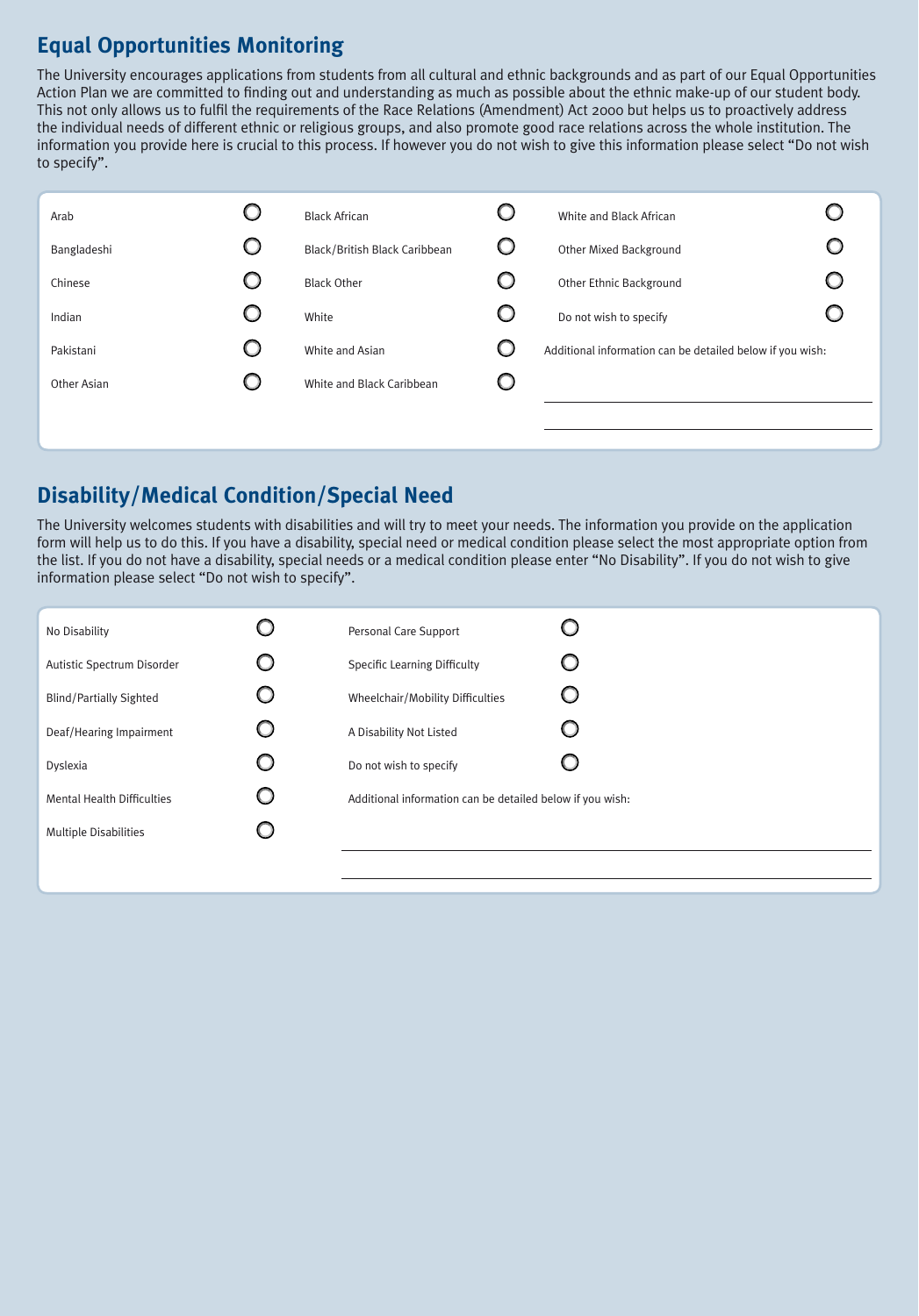### **Confidential References**

Two people who have knowledge of your academic and professional ability must provide references in **support** of your application to Edinburgh Business School.

- If you are currently a student or have recently completed your studies, one of your referees must be a lecturer or professor from your university.
- The other referee should preferably be the person you report to in your current company. If you do not wish to inform your current employer that you are applying for admission to Edinburgh Business School please submit references from your previous employers.
- If you did not attend university or you did so a long time ago, you may wish to seek a reference from someone else who can comment on your learning abilities, e.g. a supervisor or staff training officer.

References should be typed on the university/company's official letterhead and include the postal address, telephone number and email address of the referee. They must be signed, dated and be officially stamped where possible.

Please supply details of your chosen referees below:

| Fax No 2008 and 2008 and 2008 and 2008 and 2008 and 2008 and 2008 and 2008 and 2008 and 2008 and 200 | Fax No 2008 and 2008 and 2008 and 2008 and 2008 and 2008 and 2008 and 2008 and 2008 and 2008 and 200 |
|------------------------------------------------------------------------------------------------------|------------------------------------------------------------------------------------------------------|
|                                                                                                      |                                                                                                      |
|                                                                                                      |                                                                                                      |
|                                                                                                      | Relationship to you                                                                                  |

# **Marketing Information**

How did you learn about the postgraduate opportunities at Heriot-Watt University?

| Edinburgh Business School Website                    |  | Heriot-Watt University Website     |  | Prospectus    |  |  |
|------------------------------------------------------|--|------------------------------------|--|---------------|--|--|
| <b>Graduate Courses Website</b>                      |  | Career Service/Educational Advisor |  | Careers Fair  |  |  |
| <b>Education Fair</b>                                |  | <b>British Council</b>             |  | Word of Mouth |  |  |
| Edinburgh Business School Alumni/Student             |  | <b>Company Recommendation</b>      |  | Advertisement |  |  |
| Other                                                |  |                                    |  |               |  |  |
| Please provide specific details for any of the above |  |                                    |  |               |  |  |